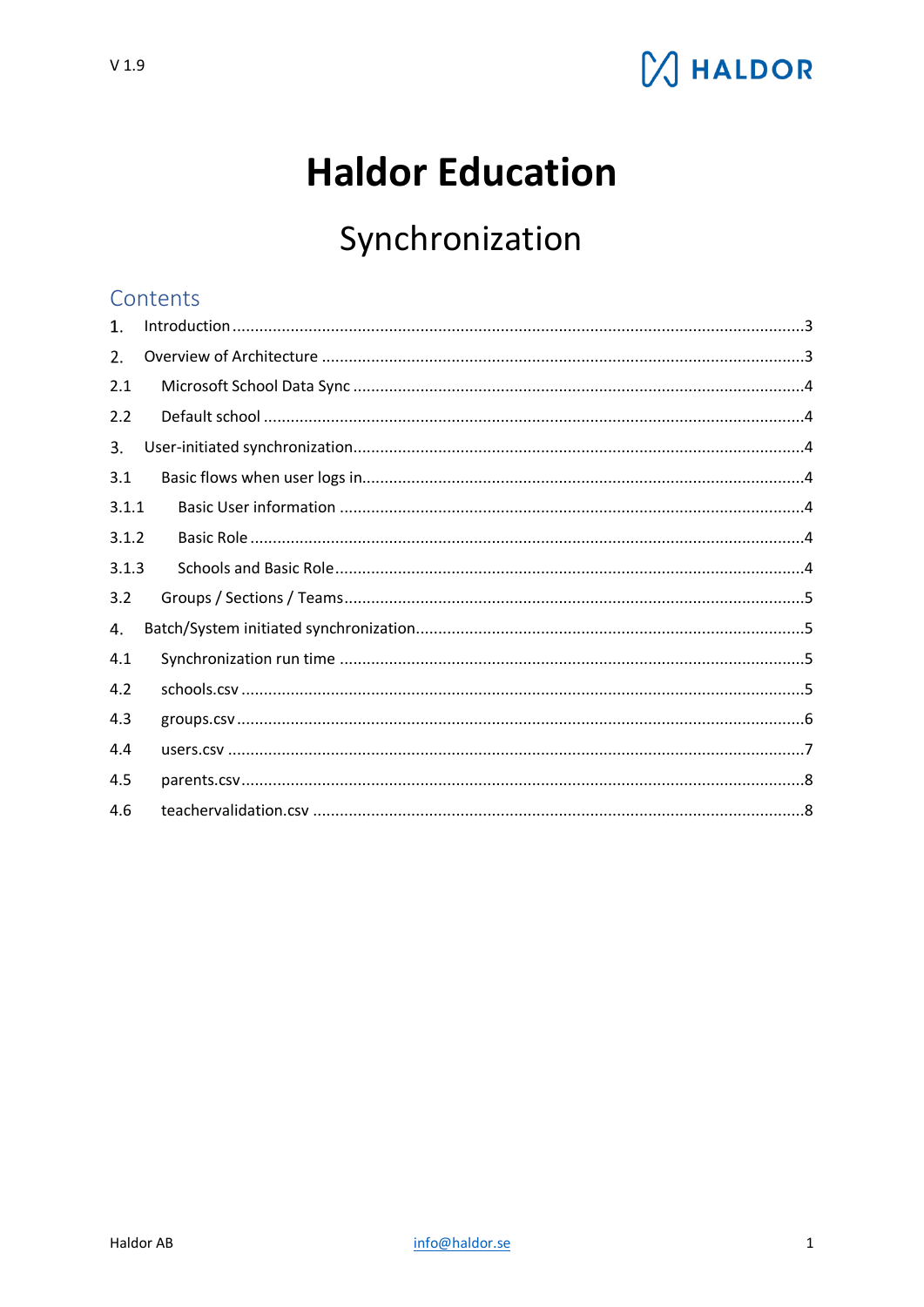

| <b>Version</b> | Date       | <b>Comment</b>                                                                                                                                                                                                                                  | <b>Author</b>    |
|----------------|------------|-------------------------------------------------------------------------------------------------------------------------------------------------------------------------------------------------------------------------------------------------|------------------|
| 1.0            | 2020-06-11 |                                                                                                                                                                                                                                                 | Jarle Skogheim   |
| 1.1            | 2021-04-12 | Changes to structure and added details for<br>files.                                                                                                                                                                                            | Jarle Skogheim   |
| 1.2            | 2021-04-28 | Clarifying aspects of files                                                                                                                                                                                                                     | Jarle Skogheim   |
| 1.3            | 2021-05-11 | Added possibility to use upn/primary email<br>as ObjectId                                                                                                                                                                                       | Jarle Skogheim   |
| 1.4            | 2021-05-18 | Added<br>Columns for email and AAD GUID in<br>$\blacksquare$<br><b>Guardians file</b><br>Municipality info in schools-file                                                                                                                      | Jarle Skogheim   |
| 1.5            | 2021-06-16 | Corrected error in description of ObjectId in<br>Users-file.<br>Added description of Default School (2.2)<br>and how to add groups and roles to<br>"defaultschool" (4.3, 4.4)<br>Added two new roles (SCHOOL LEADER,<br><b>DISTRICT LEADER)</b> | Jarle Skogheim   |
| 1.6            | 2021-09-17 | Added info about runtime for automated<br>synchronization (4.1)<br>4 - added info about fileformat.<br>4.4 - added info about only one role per row<br>in users-file.<br>4.5 - added info about socialnumber<br>formatting.                     | Jarle Skogheim   |
| 1.7            | 2021-11-02 | Corrected Role ID for district/municipality<br>leader.<br>Added character encoding info.<br>Added synchronization info on<br>TeacherValidation.csv                                                                                              | Andreas Skoglund |
| 1.8            | 2022-01-13 | Updated SchoolTypes,<br>UPPER SECONDARY EDUCATION                                                                                                                                                                                               | Andreas Skoglund |
| 1.9            | 2022-02-18 | Added column for CourseCode in<br>TeacherValidation.csv                                                                                                                                                                                         | Andreas Skoglund |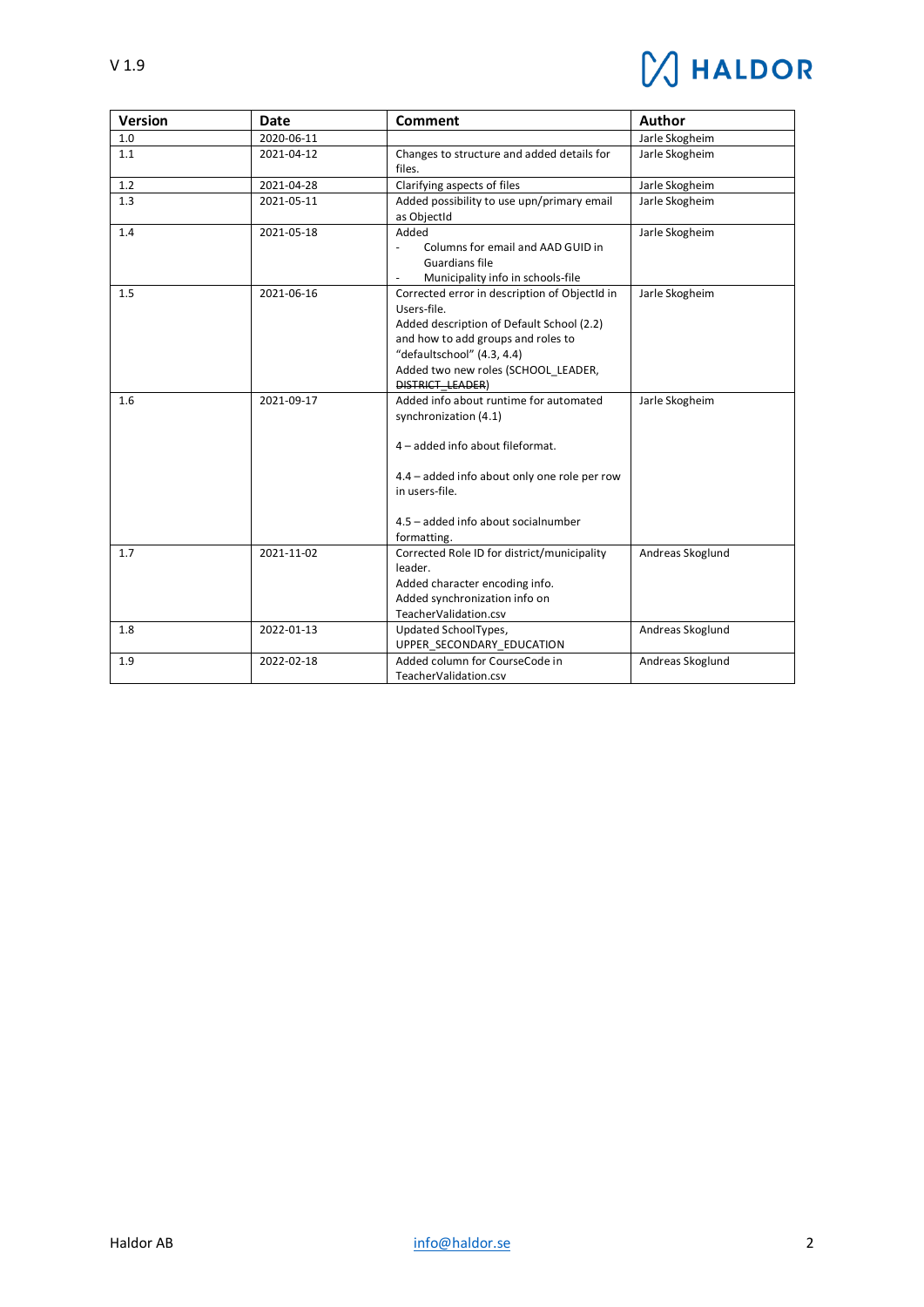

# <span id="page-2-0"></span>Introduction

This document will describe what data and how it is synchronized to the Haldor platform.

It does not include the basics of the platform since this is covered in a separate document "Haldor Education - Technical structure and impact on customer data".

All references to "Haldor" or "Haldor Education" below references the platform and technical system of Haldor Education. No human is involved in the day-to-day synchronization process.

## <span id="page-2-1"></span>2. Overview of Architecture

The basic information about users, roles, groups and schools are synchronized from Azure AD (AAD) and SDS (Microsoft School Data Sync).

Haldor is depending on information from basic information from AAD and can get more information if SDS is used. This is described further down in the document.

Membership in groups/teams are not contained in Haldor Education as of today. We depend on information from AAD to know who is owners (teachers/mentors) and members (students) of groups.

We have roles in the system that can have access to information belonging to groups without being a member of that group, and that is school administrators and special pedagogues.

We also have the option to get information by files if a customer needs more information about users, roles or other information. This is described in this document.

Roles that are synced in to the system can also be handled manually in the system by school administrators.

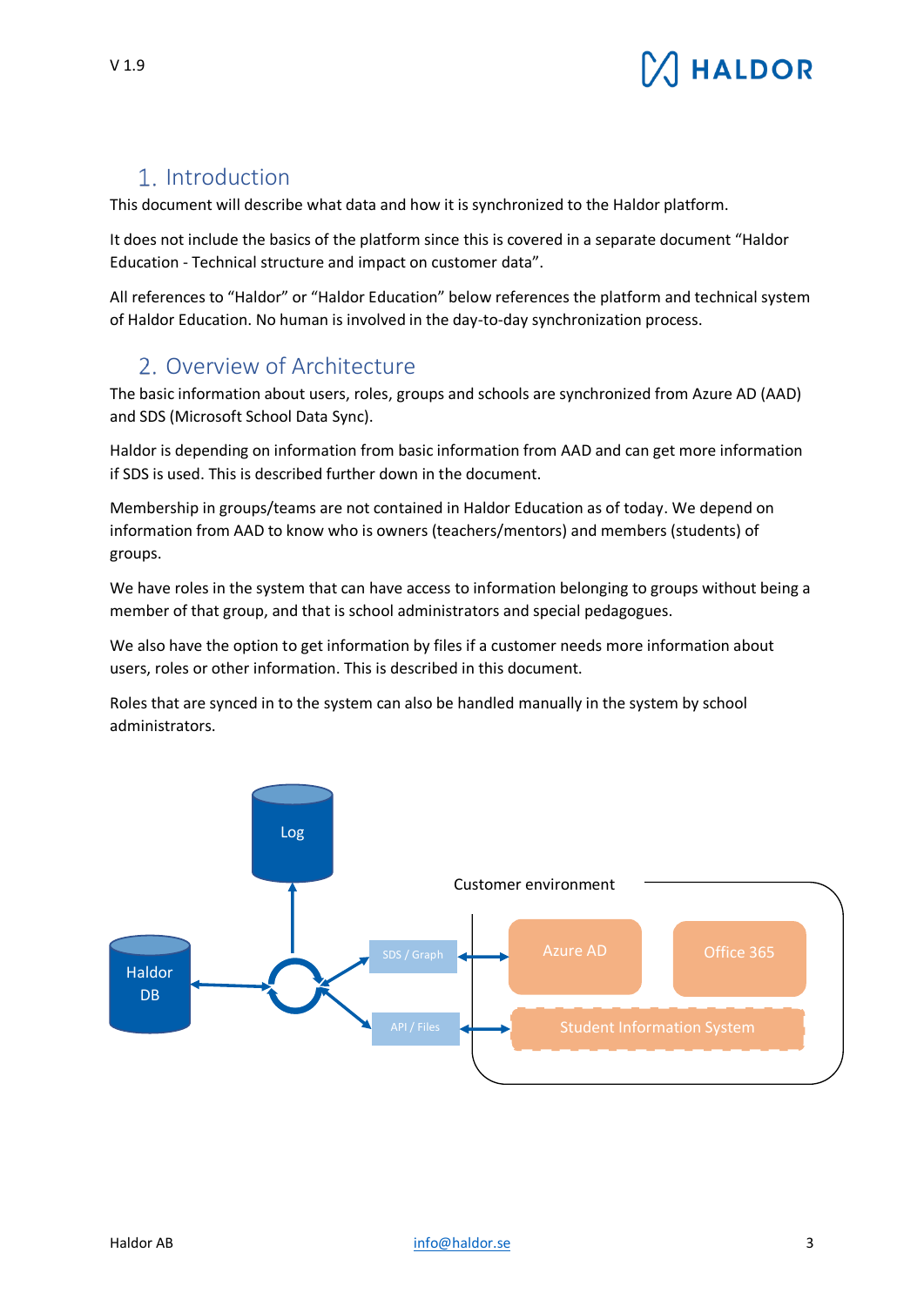# **HALDOR**

# <span id="page-3-0"></span>2.1 Microsoft School Data Sync

We do not have any requirements about how information is synced with SDS, but to be able to use all information from AAD with SDS, it is an advantage that users, groups and membership is synchronized to AAD using SDS.

# <span id="page-3-1"></span>2.2 Default school

All customers have a default school in Haldor Education.

Users are added to the default school with their basic role (student or teacher) when logging in and Haldor cannot determine that the user is part of any school synced to Haldor or in customer's SDS.

It is possible to add groups and users to the default school using files as well. Users added to that school will have the default school as an option in the school picker in Haldor.

Groups added to the default school will always be visible for users that are part of that group. Even if they have selected another school.

# <span id="page-3-2"></span>User-initiated synchronization

# <span id="page-3-3"></span>3.1 Basic flows when user logs in

When a user logs in to Haldor Education, this is done with their Office 365 / AAD account. Haldor Education needs consent to get information about users directly from AAD. This is done prior to users logging in.

Because users are logged in with their AAD Accounts, Haldor checks if the user exists in the system. If it does not, the basic information about the user is retrieved and stored in Haldor.

# <span id="page-3-4"></span>3.1.1 Basic User information

- UserId (AAD ID, GUID)
- Firstname
- Lastname
- Email / UPN

# <span id="page-3-5"></span>3.1.2 Basic Role

The next thing that is checked is if the user is a student or a teacher. This uses two different mechanism depending on if the customer uses SDS or not.

If SDS is used, Haldor checks an attribute from SDS/AAD:

#### extension fe2174665583431c953114ff7268b7b3 Education ObjectType

If SDS is not used, the SKU-ID of the users license in O365 is checked. So all users of Haldor have to have a valid **EDU-license**. All users with Staff license is considered a teacher, and all users with a Student license is considered a student. If both are present, the user is considered to be a student.

# <span id="page-3-6"></span>3.1.3 Schools and Basic Role

If customer uses SDS, the Basic Role is set on each school that this user is a part of. Schools are synchronized as soon as consent is given to Haldor Education, but if they are not present, they are also synchronized when found as a part of a user sync.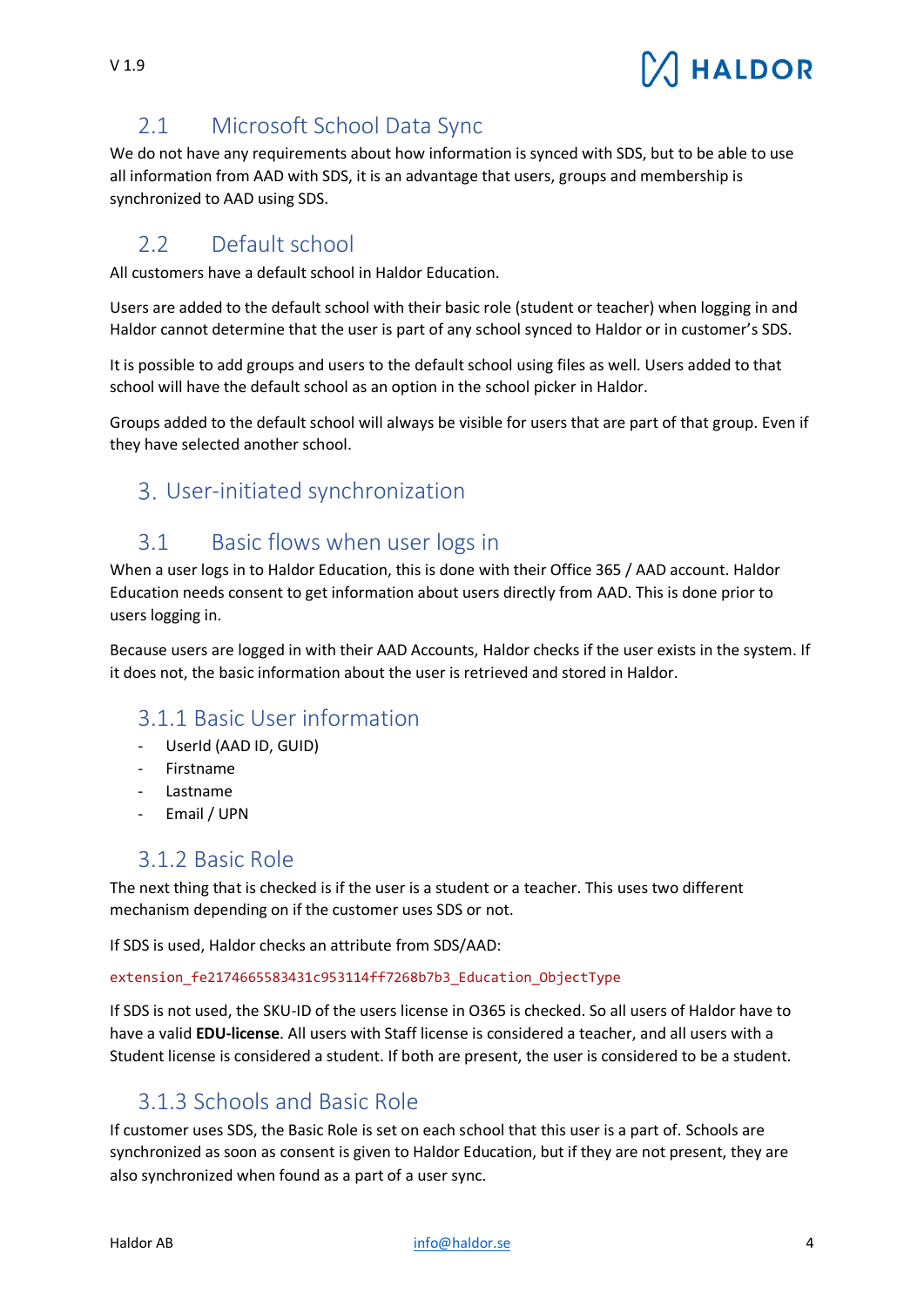If customer is not using SDS the user is set to be a part of the default school. This means all users will be part of the default school in this case as long as no files are synchronized to Haldor.

# <span id="page-4-0"></span>3.2 Groups / Sections / Teams

Groups are connected to Haldor when a group/team owner chooses to add the group to Haldor. This is done if the Haldor Tab is added to the team, or it can be manually connected in the Haldor Edu Dashboard.

When the group is connected, basic information about the group is set in Haldor from AAD:

- ID (AAD, GUID)
- Title
- Description
- URL for SharePoint Site
- URL to Teams Site
- External ID if synced from SDS
- Archived says if team/group is archived

# <span id="page-4-1"></span>4. Batch/System initiated synchronization

Files can be sent to Haldor or Haldor can get files from an FTP to synchronize more data or if the customer does not use SDS. These files are described below.

All files are to be sent in CSV-format, Character encoding UTF-8. The individual formats are described below.

All files should have ALL columns present, and column titles on the first row.

Comma (,) should be used as delimiter and quotation marks (") should be used around all terms.

# <span id="page-4-2"></span>4.1 Synchronization run time

Files are synchronized once every day.

First step of file import is done between 1 and 3 AM UTC. This means that files that is sent to your storage/FTP before 1 AM will be imported to Haldor that night.

Next step is started at 3 AM and runs to 6 AM UTC. This means that data imported can be in the system at 6 AM as latest.

The final step is to remove old information that should no longer exist. This process is started at 7 AM UTC and runs until finished.

### <span id="page-4-3"></span>4.2 schools.csv

Contains information about schools. Can contain title/name if customer does not use SDS.

Default school is NOT synced with these files. It is created by the system when customer consents to Haldor Education.

CSV-file format (Character encoding: UTF-8):

"SISId","SchoolType","Name","MunicipalityCode","Municipality"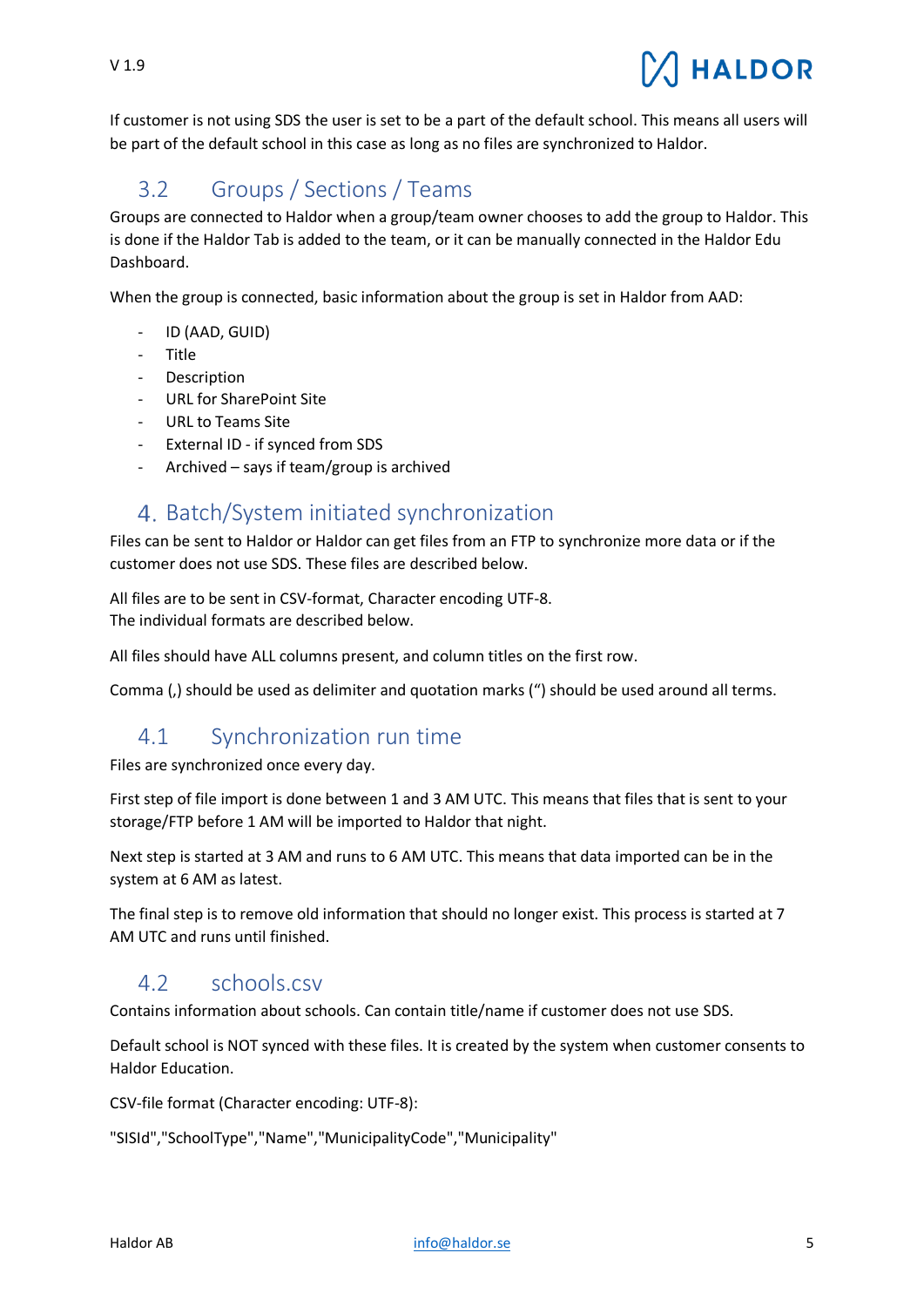| <b>Attribute name</b> | <b>Description</b>                                                                                                                                         | <b>Required</b> |
|-----------------------|------------------------------------------------------------------------------------------------------------------------------------------------------------|-----------------|
| SISId                 | ID from Student Information<br>System (SIS). Have to be the same<br>ID as External ID/SIS ID in AAD if<br>SDS is used.                                     | Yes             |
| SchoolType            | Describes what type of school this<br>is. Expected values are:<br>COMPULSORY_SCHOOL,<br>UPPER SECONDARY_EDUCATION,<br>ADULT EDUCATION,<br><b>PRESCHOOL</b> | Yes             |
| Name                  | Title/Name of the school - only<br>needed if customer is not using<br><b>SDS</b>                                                                           | No.             |
| MunicipalityCode      | Code for the municipality this<br>school belongs to.                                                                                                       | No              |
| Municipality          | Name of municipality this school<br>belong to.                                                                                                             | No.             |

## <span id="page-5-0"></span>4.3 groups.csv

Contains information about type of group and what school it is connected to. Can also contain information about curriculums/courses and year of students.

If you would like a group to be part of the Default school, leave SchoolId empty (empty string).

*You only need to provide one of ObjectId or GroupId.*

Format (Character encoding: UTF-8):

"ObjectId", "GroupId","GroupType","CourseCode","Year","SchoolId","Program"

| <b>Attribute name</b> | <b>Description</b>                | Required                          |
|-----------------------|-----------------------------------|-----------------------------------|
| ObjectId              | Id from AAD                       | Yes (not if GroupId is provided)  |
| GroupId               | Id from SIS                       | Yes (not if ObjectId is provided) |
| GroupType             | Type of group. Valid values are:  | Yes                               |
|                       | EDUCATION GROUP,                  |                                   |
|                       | <b>MENTOR GROUP</b>               |                                   |
| CourseCode            | Only valid for Swedish and        | <b>No</b>                         |
|                       | Norwegian customers as of today.  |                                   |
|                       | Have to be valid course codes as  |                                   |
|                       | provided from government (UDIR,   |                                   |
|                       | Skolverket). Can for example be   |                                   |
|                       | "SVESVE01" or "NOR01-06 VG1".     |                                   |
|                       | Several coursecodes can be        |                                   |
|                       | supplied separated with comma,    |                                   |
|                       | for example                       |                                   |
|                       | "SVESVE01,SVESVE02".              |                                   |
| Year                  | What year does this group have    | No.                               |
|                       | students for.                     |                                   |
|                       | Should be a number (1-9)          |                                   |
| Schoolld              | Must be same as SISId in Schools- | Yes                               |
|                       | file                              |                                   |
|                       | Empty string if group should      |                                   |
|                       | belong to "default school"        |                                   |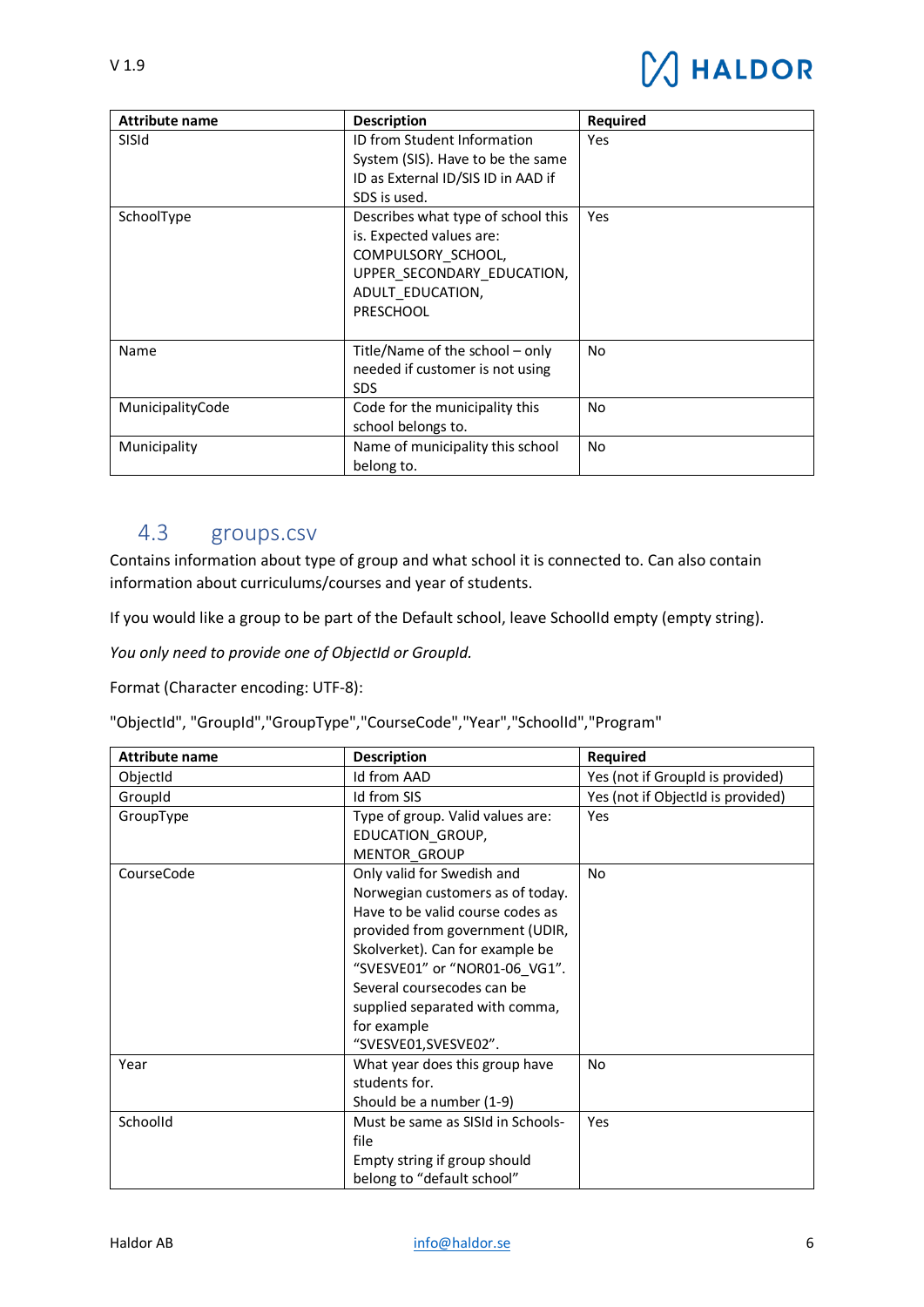| 1.9 |  |  |
|-----|--|--|
|     |  |  |

 $\vee$ 

| <b>Attribute name</b> | <b>Description</b>               | <b>Required</b> |
|-----------------------|----------------------------------|-----------------|
| Program               | Can be provided if system should | No              |
|                       | have information about what      |                 |
|                       | program in the school this group |                 |
|                       | belongs to                       |                 |

### <span id="page-6-0"></span>4.4 users.csv

Basic information about users is always synchronized from AAD but this file can add more information to users.

The extra information that can be sent in files are personal identification (personnummer) and extra roles.

The role of the user can be added to the default school by leaving SchoolUnitId as empty string.

Format (Character encoding: UTF-8):

"ObjectId","Socialnumber","SchoolUnitId","Role","Class","ClassId"

| <b>Attribute name</b> | <b>Description</b>                  | Required  |
|-----------------------|-------------------------------------|-----------|
| ObjectId              | AAD Id for user                     | Yes       |
|                       | 0r                                  |           |
|                       | UserPrincipalName/upn or            |           |
|                       | primary email                       |           |
| Socialnumber          | Swedish personnummer in the         | <b>No</b> |
|                       | format yymmdd-xxxx                  |           |
| SchoolUnitId          | School that this user belongs to    | Yes       |
|                       | for this role. Should be the same   |           |
|                       | as SISId in Schools-file.           |           |
|                       | Empty string if role should be      |           |
|                       | added to "default school".          |           |
| Role                  | What role should be added to this   | Yes       |
|                       | user in this school.                |           |
|                       |                                     |           |
|                       | ONE role per row, so if the user    |           |
|                       | has several roles, add more rows.   |           |
|                       | Valid values:                       |           |
|                       | STUDENT,                            |           |
|                       | TEACHER,                            |           |
|                       | MENTOR,                             |           |
|                       | SCHOOL ADMINISTRATOR,               |           |
|                       | SPECIAL_PEDAGOGUE,                  |           |
|                       | SCHOOL_LEADER,                      |           |
|                       | OPERATION MANAGER                   |           |
|                       |                                     |           |
|                       | SCHOOL_LEADER is meant for          |           |
|                       | Principals and leaders at school    |           |
|                       | level                               |           |
|                       |                                     |           |
|                       | <b>OPERATION MANAGER is meant</b>   |           |
|                       | for leader at municipality/district |           |
|                       | level                               |           |
|                       |                                     |           |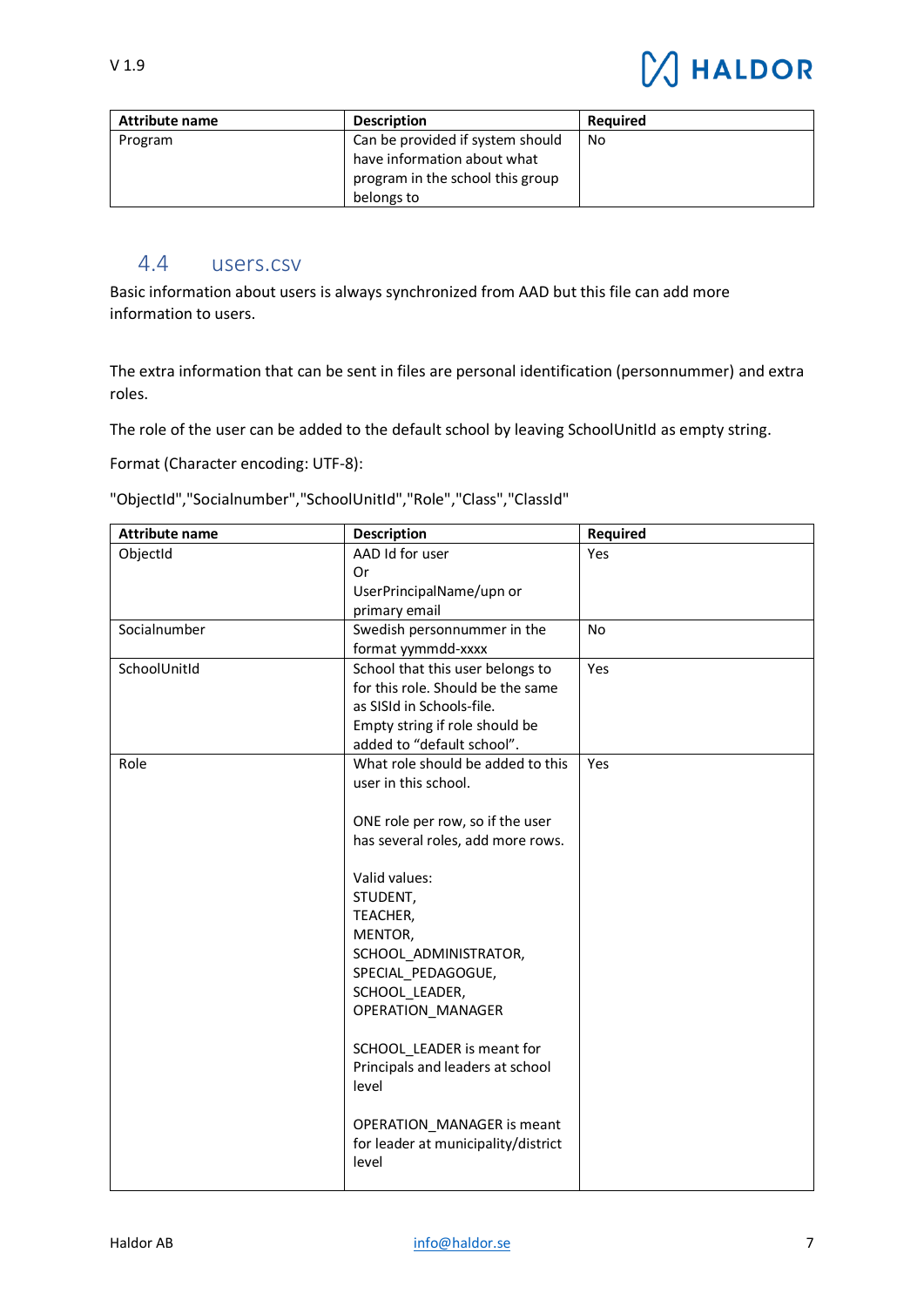| <b>Attribute name</b> | <b>Description</b>             | <b>Required</b> |
|-----------------------|--------------------------------|-----------------|
| Class                 | Name of student class          | No              |
| ClassId               | SISId of class. Only needed if | No              |
|                       | classes are in the groups file |                 |

### <span id="page-7-0"></span>4.5 parents.csv

Information about parents and guardians that should have access to student information in Haldor. This file is only needed if parents are to log in to Haldor.

Format (Character encoding: UTF-8):

"Socialnumber","DisplayName","EmailAddress","MobilePhone","ChildSocialnumber","ChildEmail","C hildAADGuid"

| <b>Attribute name</b> | <b>Description</b>                    | <b>Required</b>                     |
|-----------------------|---------------------------------------|-------------------------------------|
| Socialnumber          | Identification of parent. If Swedish  | Yes                                 |
|                       | Bank ID is to be used for login, this |                                     |
|                       | have to be a valid personnummer       |                                     |
|                       |                                       |                                     |
|                       | Swedish personnummer in the           |                                     |
|                       | format yymmdd-xxxx.                   |                                     |
| DisplayName           | Name of the person                    | Yes                                 |
| <b>EmailAddress</b>   | If the user is to log in with email   | No (only if they are to log in with |
|                       | and password, this is required.       | email)                              |
|                       | Also if they are to get information   |                                     |
|                       | by mail.                              |                                     |
| MobilePhone           | Needed to send information by         | <b>No</b>                           |
|                       | SMS about invalid absence and         |                                     |
|                       | other information                     |                                     |
| ChildSocialNumber     | Have to be the same as                | Yes                                 |
|                       | SocialNumber in Users-file, Used      |                                     |
|                       | to match a parent/guardian with       |                                     |
|                       | correct child.                        |                                     |
| ChildEmail            | Alternative to having                 | No.                                 |
|                       | ChildSocialNumber. This will be       |                                     |
|                       | used to lookup account in AAD so      |                                     |
|                       | it has to be UPN or primary email     |                                     |
|                       | on user.                              |                                     |
| ChildAADGuid          | If used, this will be used to lookup  | <b>No</b>                           |
|                       | account in AAD.                       |                                     |

# <span id="page-7-1"></span>4.6 teachervalidation.csv

Contains information about what subjects a teacher can validate/grade (omdömen) students in. For the time being this file is not automatically synced. Contact [support@haldor.se](mailto:support@haldor.se) to have this file synchronized.

Format (Character encoding: UTF-8):

"ObjectId","SubjectCode","SchoolUnitId","CourseCode"

| <b>Attribute name</b> | <b>Description</b>   | Reauired |
|-----------------------|----------------------|----------|
| ObjectId              | AAD Id<br>, for user | Yes      |